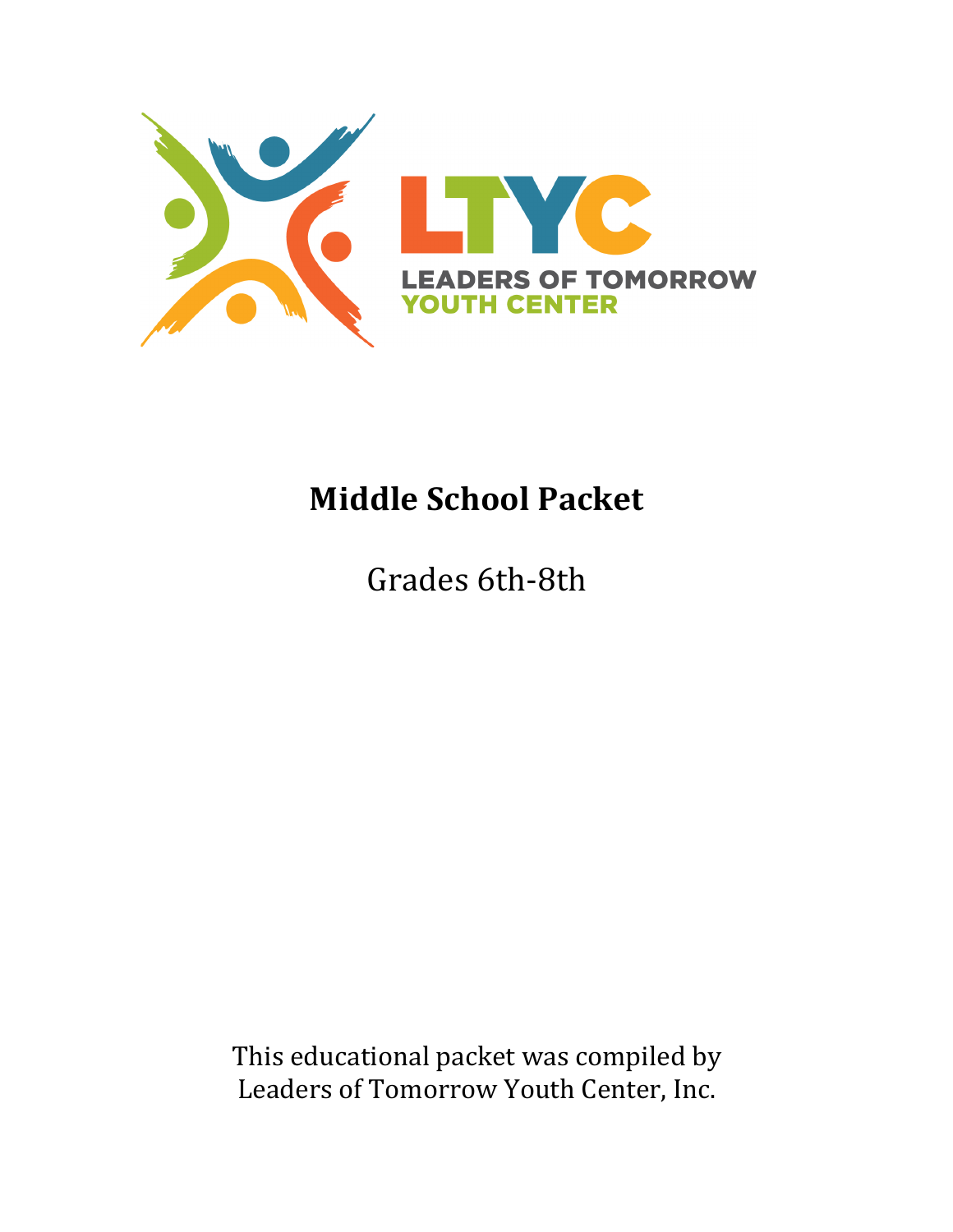### Create Your Own Short Skit

**Directions: Through these steps we will work through creating our very own short skits. Each step will allow you to see how a skit is made and eventually develop your own. By following these steps, you will become your very own playwright.**

**STEP 1: (Set the scene)** Draw a setting with characters. After you are finished drawing, write a brief description of the setting. Name each character and provide a sentence describing each one.

**STEP 2: (Plot Twist)** Write out 3-5 scenes describing the action between your characters within the setting. Each scene should have a sentence or two describing what is happening. You MUST have a beginning, middle, and end to your story!

 $\mathcal{L}_\mathcal{L} = \{ \mathcal{L}_\mathcal{L} = \{ \mathcal{L}_\mathcal{L} = \{ \mathcal{L}_\mathcal{L} = \{ \mathcal{L}_\mathcal{L} = \{ \mathcal{L}_\mathcal{L} = \{ \mathcal{L}_\mathcal{L} = \{ \mathcal{L}_\mathcal{L} = \{ \mathcal{L}_\mathcal{L} = \{ \mathcal{L}_\mathcal{L} = \{ \mathcal{L}_\mathcal{L} = \{ \mathcal{L}_\mathcal{L} = \{ \mathcal{L}_\mathcal{L} = \{ \mathcal{L}_\mathcal{L} = \{ \mathcal{L}_\mathcal{$ 

 $\mathcal{L}_\mathcal{L} = \{ \mathcal{L}_\mathcal{L} = \{ \mathcal{L}_\mathcal{L} = \{ \mathcal{L}_\mathcal{L} = \{ \mathcal{L}_\mathcal{L} = \{ \mathcal{L}_\mathcal{L} = \{ \mathcal{L}_\mathcal{L} = \{ \mathcal{L}_\mathcal{L} = \{ \mathcal{L}_\mathcal{L} = \{ \mathcal{L}_\mathcal{L} = \{ \mathcal{L}_\mathcal{L} = \{ \mathcal{L}_\mathcal{L} = \{ \mathcal{L}_\mathcal{L} = \{ \mathcal{L}_\mathcal{L} = \{ \mathcal{L}_\mathcal{$ 

 $\mathcal{L}_\mathcal{L} = \{ \mathcal{L}_\mathcal{L} = \{ \mathcal{L}_\mathcal{L} = \{ \mathcal{L}_\mathcal{L} = \{ \mathcal{L}_\mathcal{L} = \{ \mathcal{L}_\mathcal{L} = \{ \mathcal{L}_\mathcal{L} = \{ \mathcal{L}_\mathcal{L} = \{ \mathcal{L}_\mathcal{L} = \{ \mathcal{L}_\mathcal{L} = \{ \mathcal{L}_\mathcal{L} = \{ \mathcal{L}_\mathcal{L} = \{ \mathcal{L}_\mathcal{L} = \{ \mathcal{L}_\mathcal{L} = \{ \mathcal{L}_\mathcal{$ 

 $\mathcal{L}_\mathcal{L} = \{ \mathcal{L}_\mathcal{L} = \{ \mathcal{L}_\mathcal{L} = \{ \mathcal{L}_\mathcal{L} = \{ \mathcal{L}_\mathcal{L} = \{ \mathcal{L}_\mathcal{L} = \{ \mathcal{L}_\mathcal{L} = \{ \mathcal{L}_\mathcal{L} = \{ \mathcal{L}_\mathcal{L} = \{ \mathcal{L}_\mathcal{L} = \{ \mathcal{L}_\mathcal{L} = \{ \mathcal{L}_\mathcal{L} = \{ \mathcal{L}_\mathcal{L} = \{ \mathcal{L}_\mathcal{L} = \{ \mathcal{L}_\mathcal{$ 

 $\mathcal{L}_\mathcal{L} = \{ \mathcal{L}_\mathcal{L} = \{ \mathcal{L}_\mathcal{L} = \{ \mathcal{L}_\mathcal{L} = \{ \mathcal{L}_\mathcal{L} = \{ \mathcal{L}_\mathcal{L} = \{ \mathcal{L}_\mathcal{L} = \{ \mathcal{L}_\mathcal{L} = \{ \mathcal{L}_\mathcal{L} = \{ \mathcal{L}_\mathcal{L} = \{ \mathcal{L}_\mathcal{L} = \{ \mathcal{L}_\mathcal{L} = \{ \mathcal{L}_\mathcal{L} = \{ \mathcal{L}_\mathcal{L} = \{ \mathcal{L}_\mathcal{$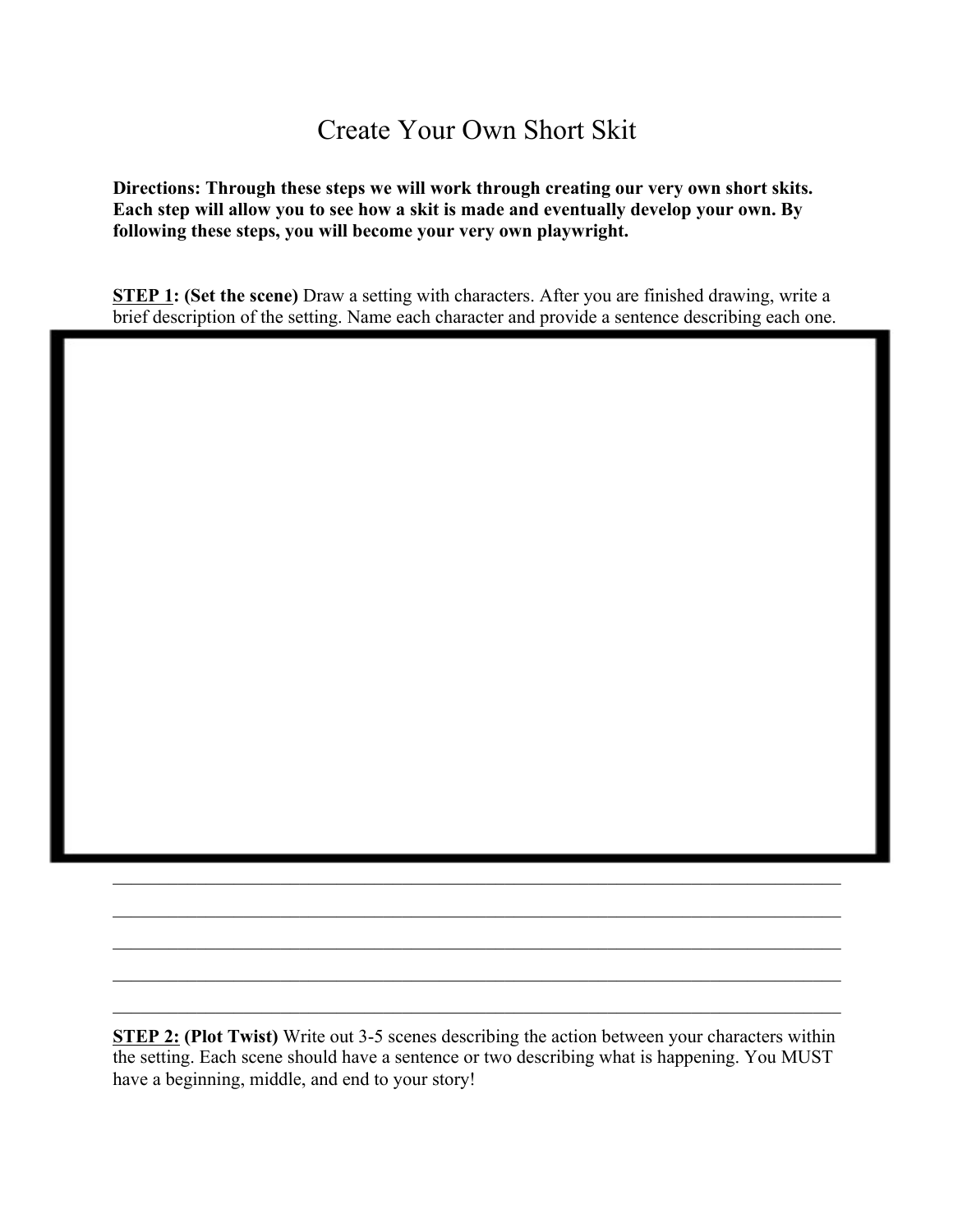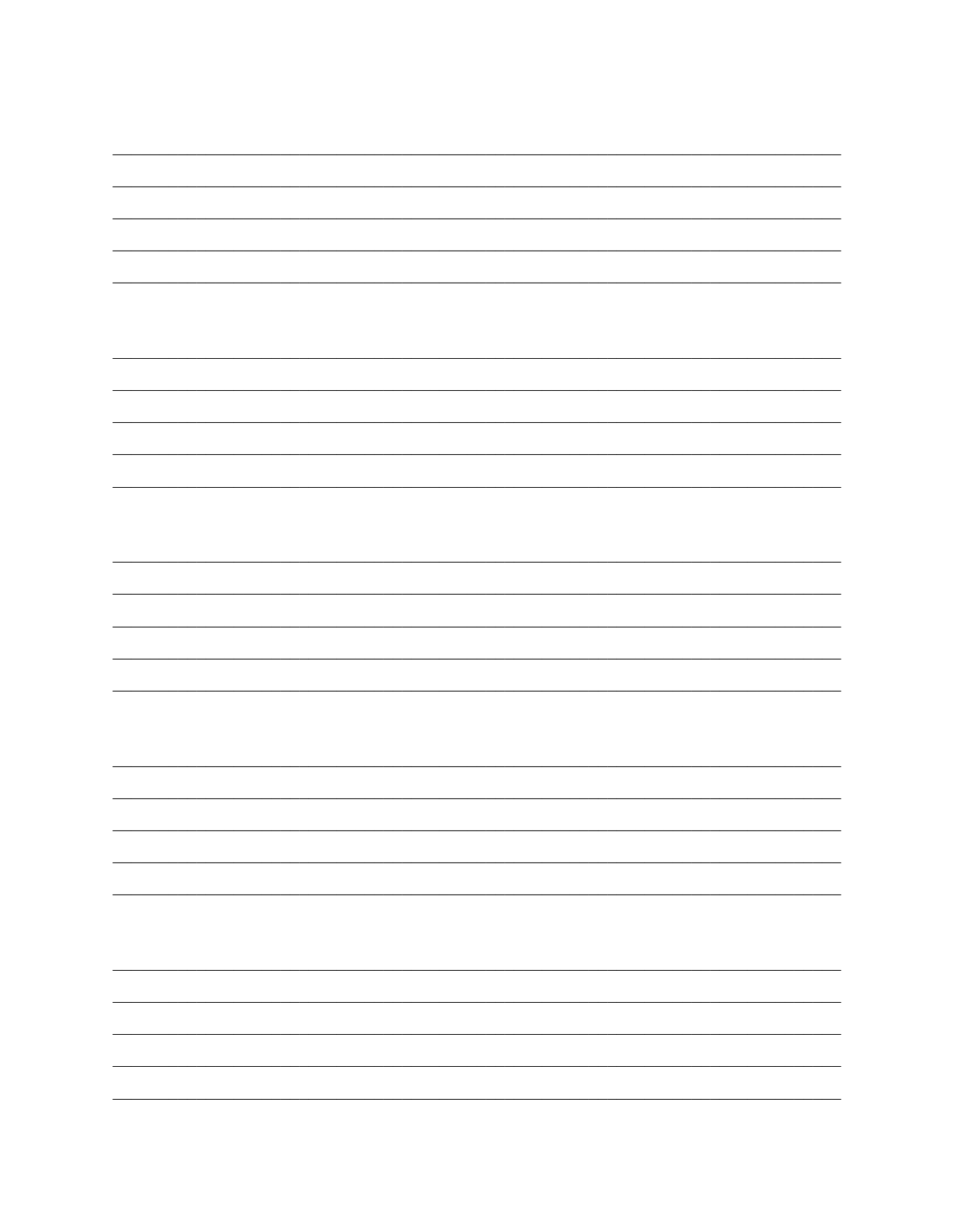**STEP 3: (Music Time)** List a song that goes with the mood of each scene and describe why it fits. (You can even create a playlist of the songs in order on YouTube, Spotify, Apple Music.)

 $\mathcal{L}_\mathcal{L} = \{ \mathcal{L}_\mathcal{L} = \{ \mathcal{L}_\mathcal{L} = \{ \mathcal{L}_\mathcal{L} = \{ \mathcal{L}_\mathcal{L} = \{ \mathcal{L}_\mathcal{L} = \{ \mathcal{L}_\mathcal{L} = \{ \mathcal{L}_\mathcal{L} = \{ \mathcal{L}_\mathcal{L} = \{ \mathcal{L}_\mathcal{L} = \{ \mathcal{L}_\mathcal{L} = \{ \mathcal{L}_\mathcal{L} = \{ \mathcal{L}_\mathcal{L} = \{ \mathcal{L}_\mathcal{L} = \{ \mathcal{L}_\mathcal{$ 

 $\mathcal{L}_\mathcal{L} = \{ \mathcal{L}_\mathcal{L} = \{ \mathcal{L}_\mathcal{L} = \{ \mathcal{L}_\mathcal{L} = \{ \mathcal{L}_\mathcal{L} = \{ \mathcal{L}_\mathcal{L} = \{ \mathcal{L}_\mathcal{L} = \{ \mathcal{L}_\mathcal{L} = \{ \mathcal{L}_\mathcal{L} = \{ \mathcal{L}_\mathcal{L} = \{ \mathcal{L}_\mathcal{L} = \{ \mathcal{L}_\mathcal{L} = \{ \mathcal{L}_\mathcal{L} = \{ \mathcal{L}_\mathcal{L} = \{ \mathcal{L}_\mathcal{$ 

 $\mathcal{L}_\mathcal{L} = \{ \mathcal{L}_\mathcal{L} = \{ \mathcal{L}_\mathcal{L} = \{ \mathcal{L}_\mathcal{L} = \{ \mathcal{L}_\mathcal{L} = \{ \mathcal{L}_\mathcal{L} = \{ \mathcal{L}_\mathcal{L} = \{ \mathcal{L}_\mathcal{L} = \{ \mathcal{L}_\mathcal{L} = \{ \mathcal{L}_\mathcal{L} = \{ \mathcal{L}_\mathcal{L} = \{ \mathcal{L}_\mathcal{L} = \{ \mathcal{L}_\mathcal{L} = \{ \mathcal{L}_\mathcal{L} = \{ \mathcal{L}_\mathcal{$ 

 $\Box \Box \Box \Box \Box \Box \Box \Box$ 

\_\_\_\_\_\_\_\_\_\_\_\_\_\_\_\_\_\_\_\_\_\_\_\_\_\_\_\_\_\_\_\_\_\_\_\_\_\_\_\_\_\_\_\_\_\_\_\_\_\_\_\_\_\_\_\_\_\_\_\_\_\_\_\_\_\_\_\_\_\_\_\_\_\_\_\_\_\_

**STEP 4: (Name your Show)** Go back and title your skit now that you have everything needed inside. You are now ready to practice and perform your show!

TITLE: \_\_\_\_\_\_\_\_\_\_\_\_\_\_\_\_\_\_\_\_\_\_\_\_\_\_\_\_\_\_\_\_\_\_\_\_\_\_\_\_\_\_\_\_\_\_\_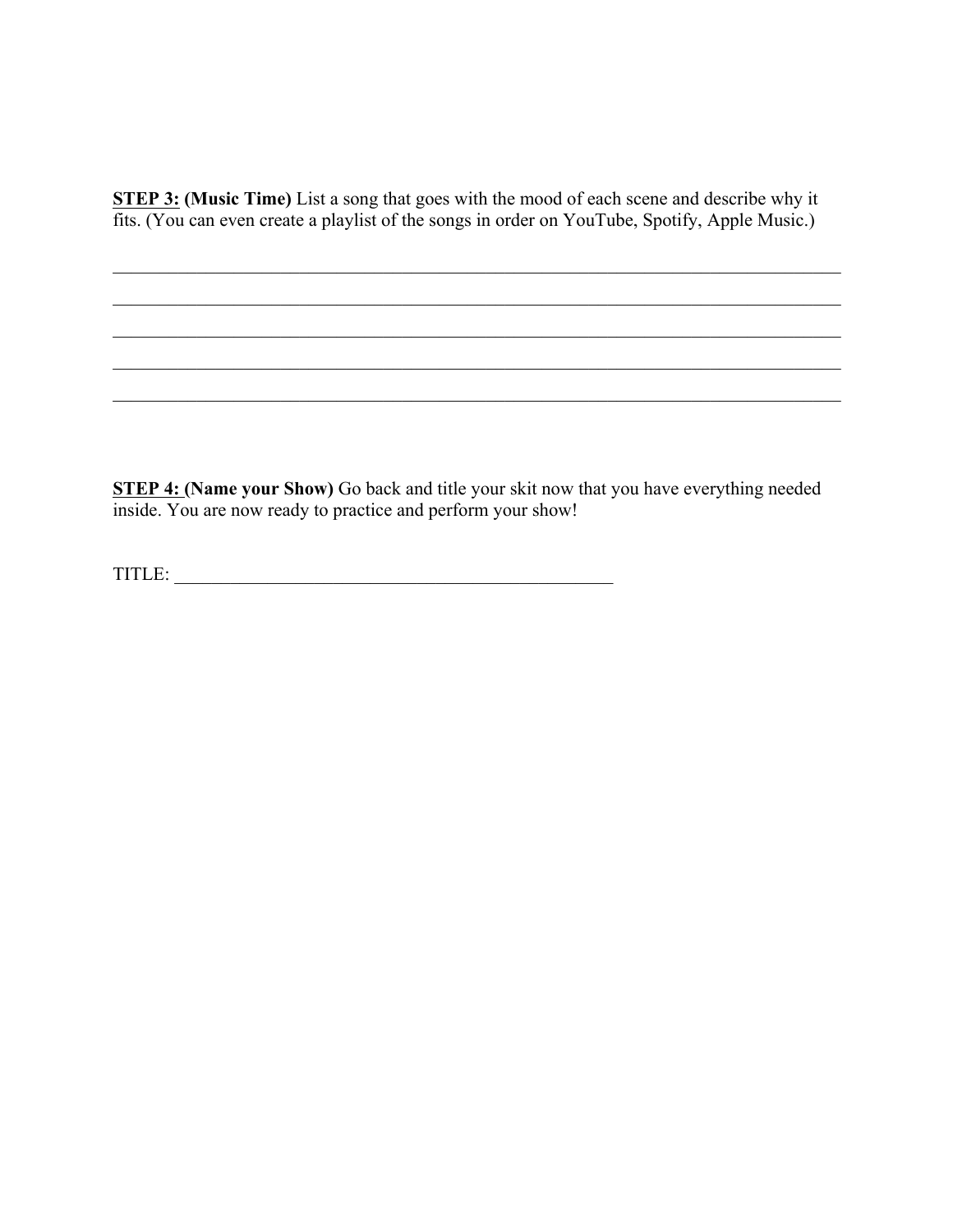### Thumbprint Poems

**Directions**: Students will print out the outline of the thumbprint. They will then place another (lightweight) piece of paper on top and tape them to prevent sliding. You should be able to see the print through the top paper (this is your guide). Begin to write your poem along the lines. Your poem should be about yourself...how old you are, what your likes/dislikes are, dreams of the future, and anything that describes who you are. By the end of this you should have your poem written out in the shape of a thumbprint!

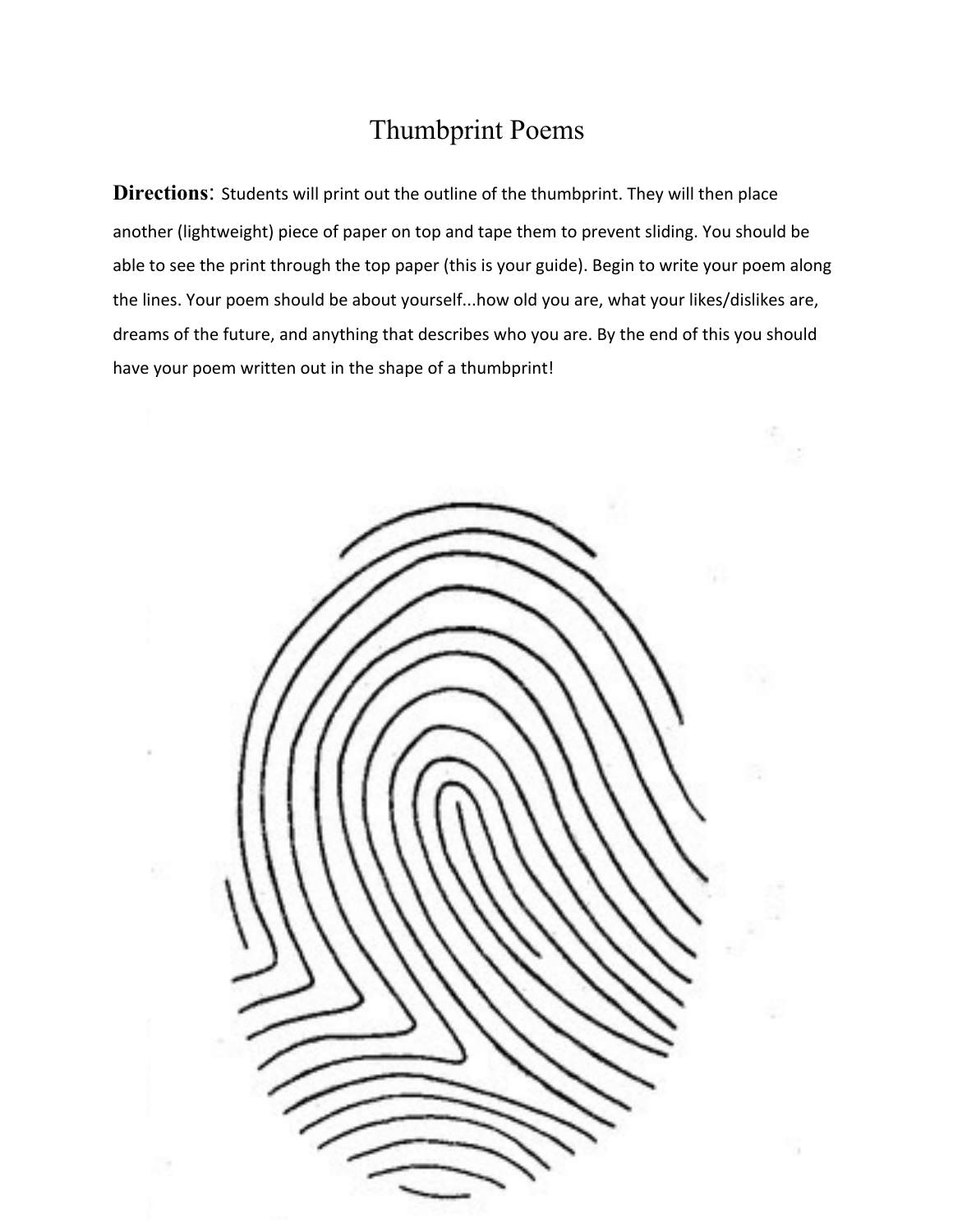## Can/Bottle Designing

**Directions**: Students will design their own soda can with the outline provided. They are to come up with their own unique name for their soda/sports drink and become the designer to their can/bottle. Another challenge can be to redesign an already made can or bottle (Coca-Cola, Sprite, Gatorade, etc.).



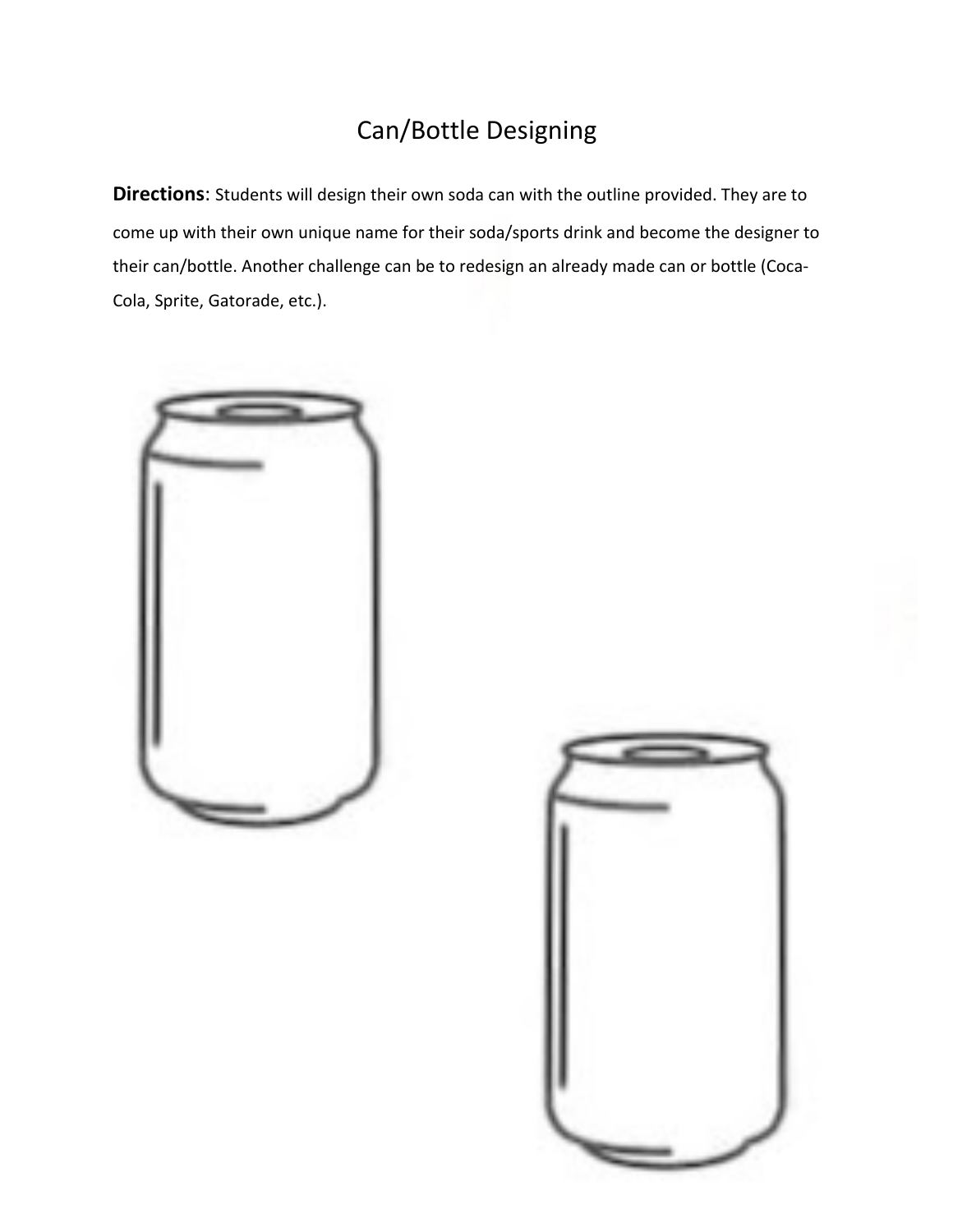

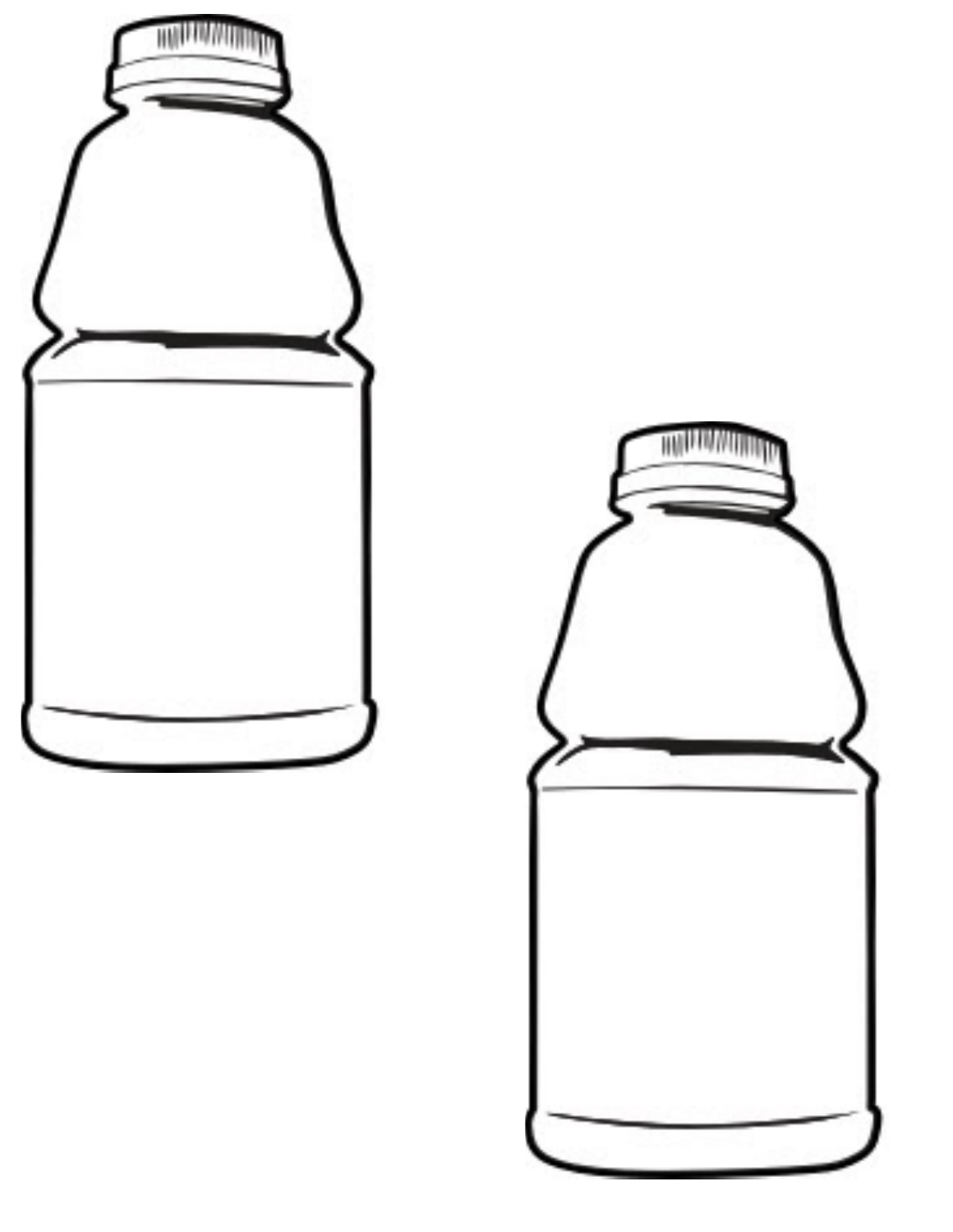#### Continuous Line Drawings

**Directions**: Students will begin by making random curvy lines all around a piece of paper. They will have 30 seconds to draw continuous, curvy lines without lifting their pen/pencil. Next students will have 10 minutes decorate their piece using colors and patterns. (Try to use different techniques throughout.... stripes, checkered, polka dots, patches, etc.). At the end of the time, each student should have a uniquely patterned design. (Remember to be **INTENTIONAL** when designing!)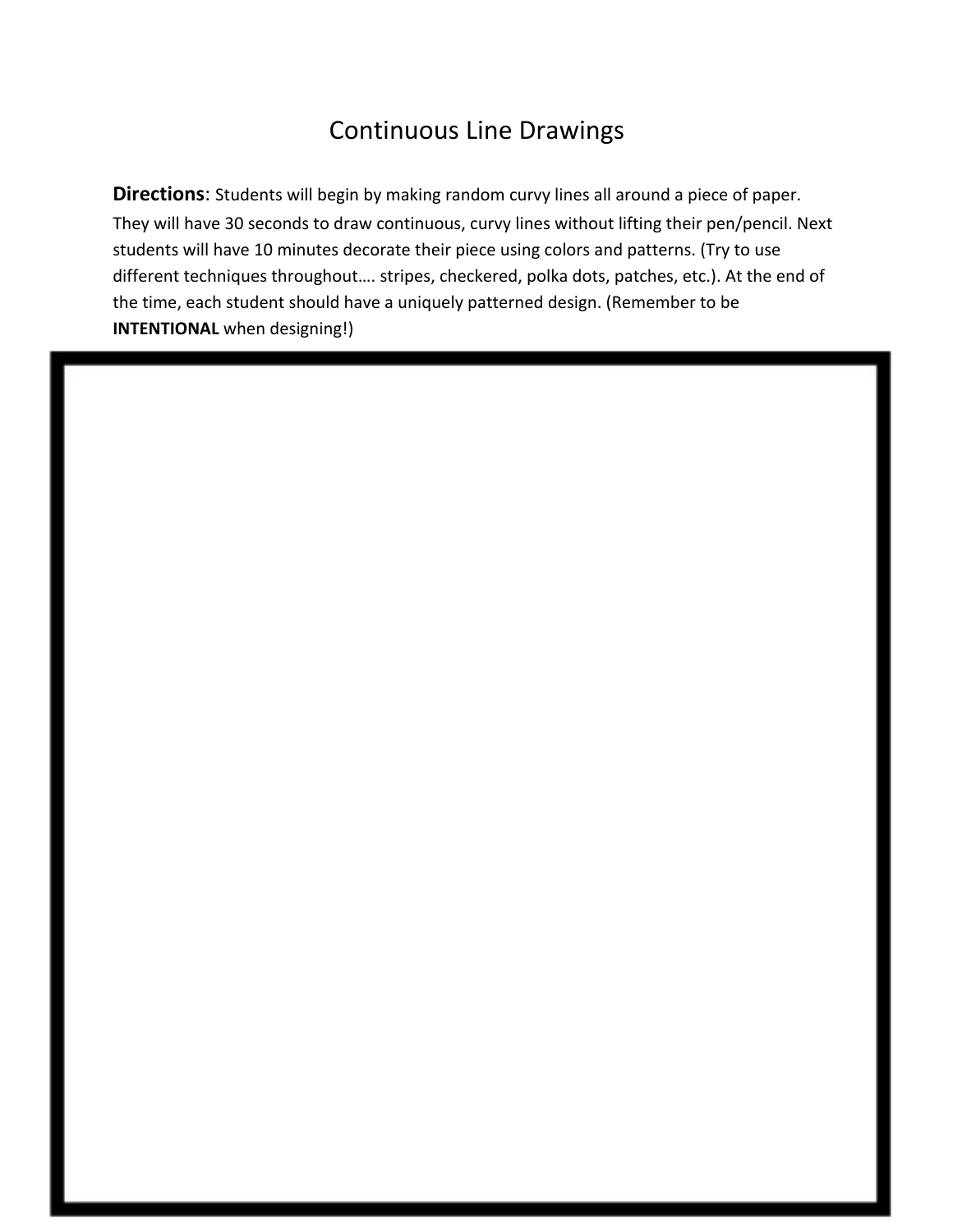#### **Rapping Your Name**

**Directions**: Students should begin by keeping a steady beat using their body as the percussion. While holding the beat, they will then begin to try rapping about themselves or they can follow this example:

"Hey I'm Ava and I like the color blue It makes me happy, so what you gonna do? I like that… Oh yeah, I like that."

Students can then use https://apps.musedlab.org/groovepizza/?museid=rJ-t6Kz8U& (online rhythmic step sequencer) to make their own beat behind their rap. Once you are finished creating and have practiced a bit, you are now ready to perform your piece. Ask a friend or family member to be your audience and watch your concert!

 $\mathcal{L}_\mathcal{L} = \{ \mathcal{L}_\mathcal{L} = \{ \mathcal{L}_\mathcal{L} = \{ \mathcal{L}_\mathcal{L} = \{ \mathcal{L}_\mathcal{L} = \{ \mathcal{L}_\mathcal{L} = \{ \mathcal{L}_\mathcal{L} = \{ \mathcal{L}_\mathcal{L} = \{ \mathcal{L}_\mathcal{L} = \{ \mathcal{L}_\mathcal{L} = \{ \mathcal{L}_\mathcal{L} = \{ \mathcal{L}_\mathcal{L} = \{ \mathcal{L}_\mathcal{L} = \{ \mathcal{L}_\mathcal{L} = \{ \mathcal{L}_\mathcal{$ 

 $\mathcal{L}_\mathcal{L} = \{ \mathcal{L}_\mathcal{L} = \{ \mathcal{L}_\mathcal{L} = \{ \mathcal{L}_\mathcal{L} = \{ \mathcal{L}_\mathcal{L} = \{ \mathcal{L}_\mathcal{L} = \{ \mathcal{L}_\mathcal{L} = \{ \mathcal{L}_\mathcal{L} = \{ \mathcal{L}_\mathcal{L} = \{ \mathcal{L}_\mathcal{L} = \{ \mathcal{L}_\mathcal{L} = \{ \mathcal{L}_\mathcal{L} = \{ \mathcal{L}_\mathcal{L} = \{ \mathcal{L}_\mathcal{L} = \{ \mathcal{L}_\mathcal{$ 

 $\mathcal{L}_\mathcal{L} = \{ \mathcal{L}_\mathcal{L} = \{ \mathcal{L}_\mathcal{L} = \{ \mathcal{L}_\mathcal{L} = \{ \mathcal{L}_\mathcal{L} = \{ \mathcal{L}_\mathcal{L} = \{ \mathcal{L}_\mathcal{L} = \{ \mathcal{L}_\mathcal{L} = \{ \mathcal{L}_\mathcal{L} = \{ \mathcal{L}_\mathcal{L} = \{ \mathcal{L}_\mathcal{L} = \{ \mathcal{L}_\mathcal{L} = \{ \mathcal{L}_\mathcal{L} = \{ \mathcal{L}_\mathcal{L} = \{ \mathcal{L}_\mathcal{$ 

 $\mathcal{L}_\mathcal{L} = \{ \mathcal{L}_\mathcal{L} = \{ \mathcal{L}_\mathcal{L} = \{ \mathcal{L}_\mathcal{L} = \{ \mathcal{L}_\mathcal{L} = \{ \mathcal{L}_\mathcal{L} = \{ \mathcal{L}_\mathcal{L} = \{ \mathcal{L}_\mathcal{L} = \{ \mathcal{L}_\mathcal{L} = \{ \mathcal{L}_\mathcal{L} = \{ \mathcal{L}_\mathcal{L} = \{ \mathcal{L}_\mathcal{L} = \{ \mathcal{L}_\mathcal{L} = \{ \mathcal{L}_\mathcal{L} = \{ \mathcal{L}_\mathcal{$ 

 $\mathcal{L}_\mathcal{L} = \{ \mathcal{L}_\mathcal{L} = \{ \mathcal{L}_\mathcal{L} = \{ \mathcal{L}_\mathcal{L} = \{ \mathcal{L}_\mathcal{L} = \{ \mathcal{L}_\mathcal{L} = \{ \mathcal{L}_\mathcal{L} = \{ \mathcal{L}_\mathcal{L} = \{ \mathcal{L}_\mathcal{L} = \{ \mathcal{L}_\mathcal{L} = \{ \mathcal{L}_\mathcal{L} = \{ \mathcal{L}_\mathcal{L} = \{ \mathcal{L}_\mathcal{L} = \{ \mathcal{L}_\mathcal{L} = \{ \mathcal{L}_\mathcal{$ 

Write down your lyrics on the lines below: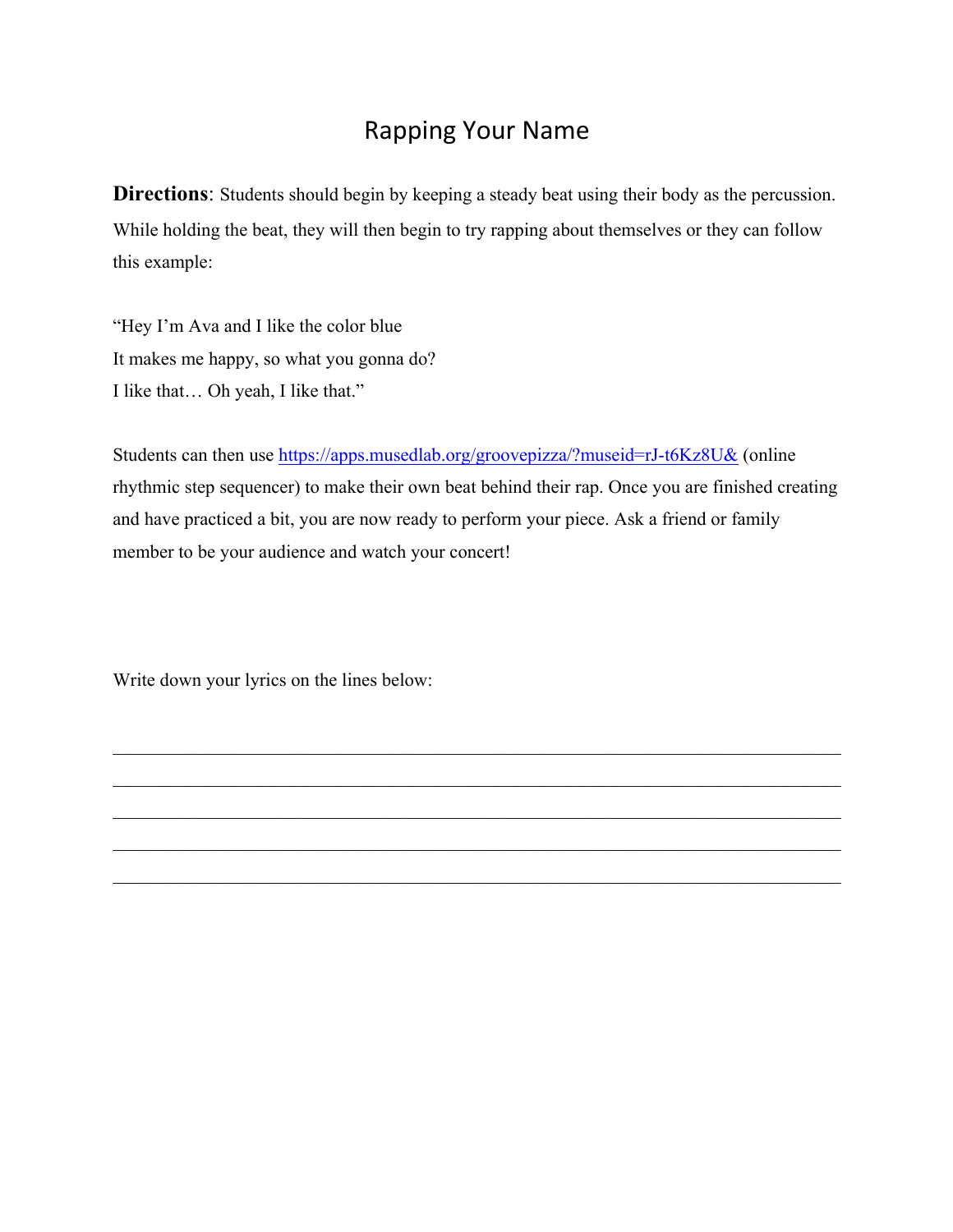### 20 Minute Creative Writing Prompt

Directions: Continue writing from the topic below. Be as descriptive in your story as you can while keeping a clear focus in mind. The goal is to reach the end of the lines provided in order to tell the story. You have 20 minutes to complete this writing prompt.

I couldn't believe it when my favorite celebrity wanted to hang out with me! The first thing we did was...